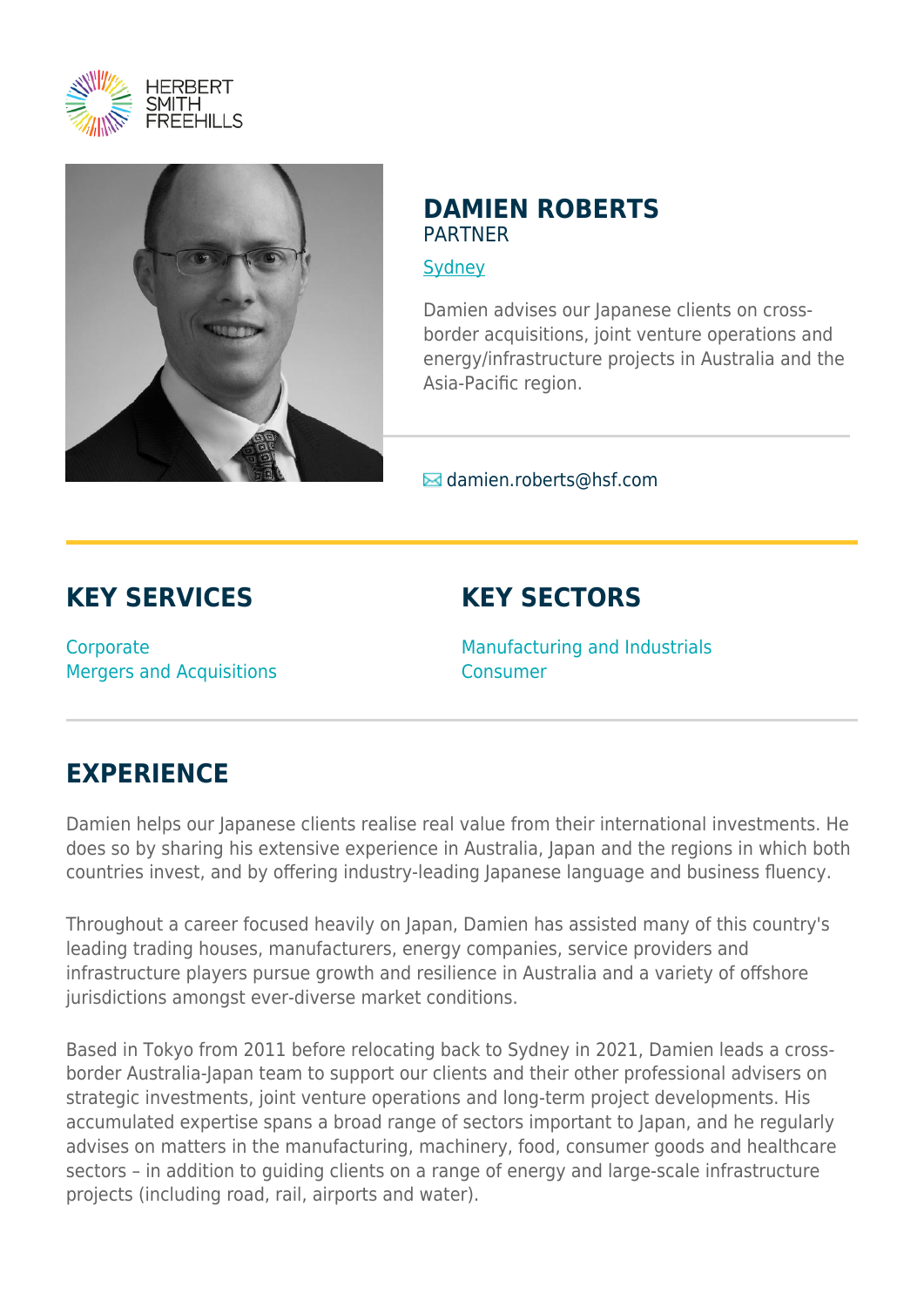Reflecting a deep understanding of Japanese corporates and their tolerance for risk, Legal 500 Asia-Pacific 2021 recognised Damien as a Corporate M&A specialist, describing him as a "hugely experienced with the Japanese market", whilst Chambers Asia-Pacific 2021 highlighted feedback that it "is very easy to discuss matters with him".

Damien has formerly served as an Executive Councillor for the Australian and New Zealand Chamber of Commerce in Japan and actively supports a number of key initiatives of the Australia-Japan Business Cooperation Committee. Leveraging his insights, together with colleagues throughout the Herbert Smith Freehills global network he plays a core role in further developing the firm's Japan-focused investment corridors to deliver end-to-end legal support for our Japanese clients and their business partners in Australia and beyond.

Damien has held a Level 1 JLPT certification in Japanese ( $\Box$  $\Box$  $\Box$ ) for over 25 years, and is a NAATI-accredited interpreter.

#### **Damien's experience includes advising:**

- Senko Group Holdings on its acquisition of a majority stake in premier Australian logistics company AirRoad
- Asahi Kasei Homes Australia Pty Ltd (AKHA) and McDonald Jones Homes Pty Ltd (MJH) on their joint acquisition of the Supaloc steel frame business
- Marubeni Corporation on the establishment of an OECD infrastructure fund and seeding with Australian infrastructure assets
- Japan Pulp & Paper Co. Ltd on its acquisition from Spicers Paper of the Australian company's Singaporean and Malaysian businesses
- Fujitsu General on its acquisition of Precise Air Group AVAC
- Toyota Tsusho Corporation on the acquisition of a 20% interest of the share capital in ASX and TSX dual-listed Orocobre Limited
- Hitachi Construction Machinery on the development, supply and maintenance of a fleet of autonomous vehicles to be supplied to Whitehaven Coal Limited
- Gulliver International Co, Ltd (IDOM) on its acquisition of a majority interest in Western Australia's second largest automotive group
- Mitsubishi Corporation on its acquisition of an 80% interest in Olam Grain Australia and